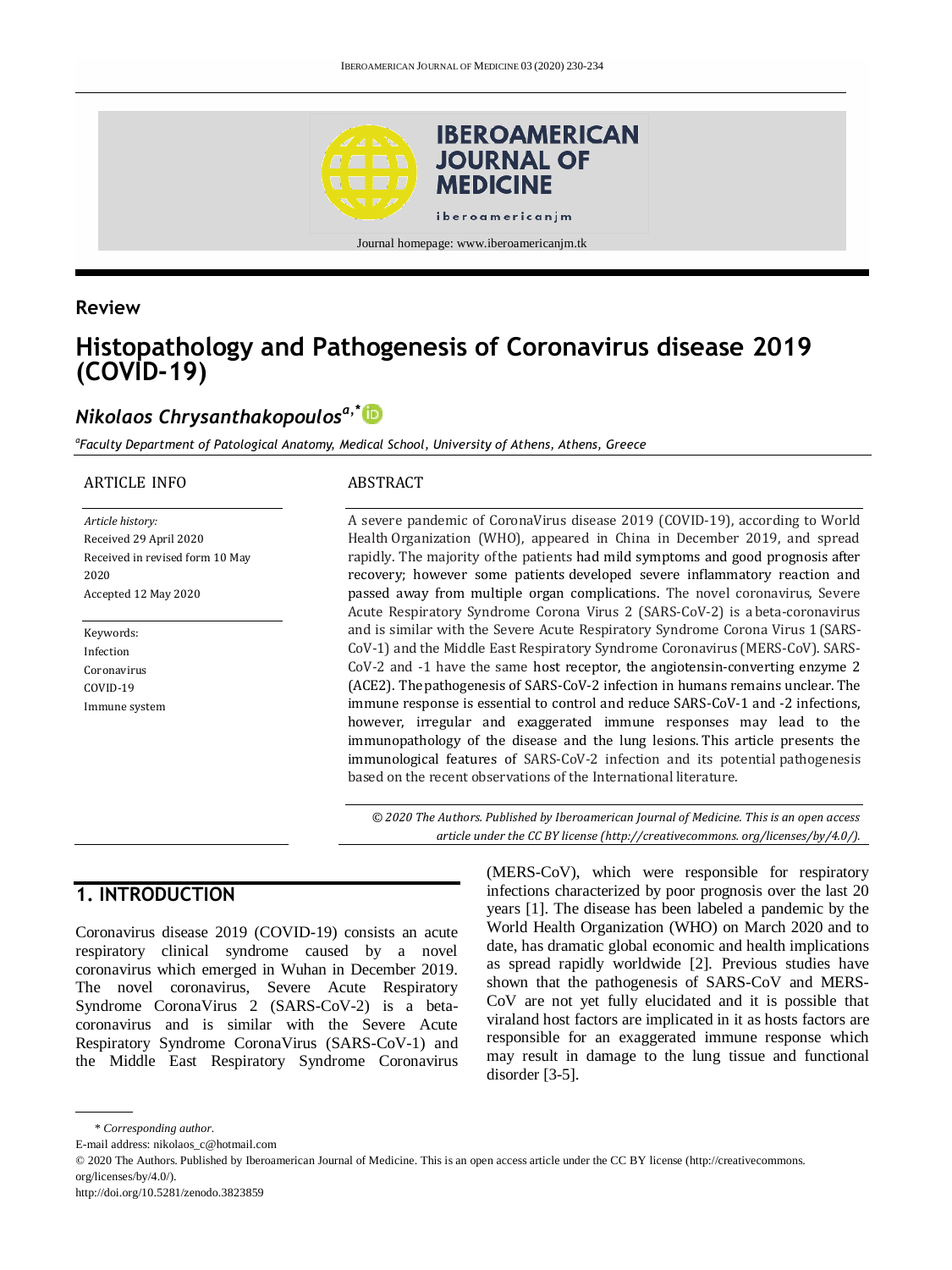In individuals who suffer from COVID-19, a clinical syndrome has been observed which is considered as a main mechanism that is able to lead to the breakdown of the lungs, cardiovascular system, kidneys and liver. That syndrome is known as Cytokine Release Syndrome (CRS), and has been observed in other pathological conditions that activate the immune system to an extensive level, such as various infections or treatments that are able to overactivate the immune system [6]. CRS is the leading cause of serious morbidity in patients infected with SARS-CoV and MERS-CoV. Elevated serum Interleukin (IL) -6 levels have been found in patients with SARS-CoV-1, with which SARS-CoV-2 is closely linked, and are associated with respiratory failure, Acute Respiratory Distress Syndrome (ARDS), and poor clinical outcome [7, 8]. It has been estimated that 20% of COVID-19 patients will have severe symptoms of pneumonia, leading to ARDS [9]. This complication is similar to the ARDS caused by the release of cytokines and the Haemophagocytic LymphoHistiocytosis Syndrome (HLHS) previously observed in patients with SARS-CoV and MERS-CoV as well as patients with B acute lymphoblastic leukemia receiving genetically modified autologous T-lymphocytes (CAR-T cells) [10].

## **2. STRUCTURE OF CORONAVIRUS**

Coronaviruses (CoVs) consist of positive-sense single‐stranded RN virus genomes with a varied size 26-32 kilobases, whereas its virion consisted of a nucleocapsid with genomic RNA and phosphorylated nucleocapsid protein (PNP), which is located inside phospholipid bilayers and covered by two different types of spike proteins. Those proteins are the hemagglutinin‐esterase protein (HEP) that is present in some CoVs, and the spike glycoprotein (SGP) which exists in all CoVs. The membrane protein (MP), a transmembrane glycoprotein type III, and the envelope protein (EP) are located among the SGPs proteins in the virus envelope. The coronavirus subfamily is classified into 4 subtypes, according to genotypical and serological criteria, the α, β, ɣ, and δ coronaviruses, whereas the β‐coronavirus can be further divided into 4 viral members, A‐D [11]. They have been isolated 30 CoVs that can contaminate humans, mammals, birds, and other animals. α‐ and β‐CoVs are responsible for human infections which in general are associated with upper respiratory tract infections, whereas in some cases may infect lower respiratory tract [9,11].

The current classification of CoVs recognizes 39 species in 27 subgenera, five genera and two subfamilies that belong to the family Coronaviridae, suborder Cornidovirineae, order Nidovirales and realm Riboviria. CoV's family classification and taxonomy were developed by the Corona-viridae Study Group (CSG), which is responsible for assessing the place of new viruses through their association to known viruses in established taxa, including placements relating to the species SARS-related

coronavirus [12]. Alphacoronovirus includes HCoV-229E and HCoV-NL63 species, whereas Betacoronovirus includes HCoV-OC43, HCoV-HKU1, SARS-CoV and MERS-CoV species [13]. Four human coronaviruses are endemic in the human population, namely HCoV-229E, HCoV-OC43, HCoV-NL63, and HCoV-HKU1. The first two viruses have been found out since the 1960s, whereas the emergence of SARS-CoV in 2002 led to a wide search for novel virus and the identification of HCoV-NL63 and HCoV-HKU1 in 2004 and 2005, respectively [14,15].

#### **3. CYTOKINE UP-REGULATION IN SARS-CORONAVIRUS INFECTIONS**

As mentioned, CRS is the leading cause of serious morbidity in patients infected with SARSCoV and MERS-CoV infections, and elevated levels of Il-6 and other inflammatory cytokines and chemokines have been identified in patients with the mentioned infections [7,8]. An elevated level of serum C - reactive protein (CRP), an acute-phase protein whose expression depends on IL-6 which is released by macrophages and T cells, is also an indicator of severe CoV infection. IL-6 is a proinflammatory mediator as promotes inflammation and its signaling pathways include the classic cis- and Trans signaling pathway [16]. In cis pathway, IL-6 binds to the membrane-bound IL-6 receptor (mIL-6R) and forms a complex with the gp130 membranic glycoprotein, which is expressed in all cells, whereas the mIL-6R receptor expression is limited in the immune system cells. The downstream signalling pathway is mediated by the JAK/STAT3 family kinases, and its activation leads to various effects in the innate / non-adaptive and mainly in the adaptive immune system. The final results are that B, T- lymphocytes and neutrophils, macrophages and NK killers, can be implicated in CRS development [16]. In trans signalling pathway, IL-6 binds to its soluble receptor, IL-6R (sIL-6R), and forms a complex with gp 130, on all cells membrane surface. IL-6/sIL-6R/JAK-STAT3 signalling pathway is activated even in cells which do not normally express the mIL-6 receptor, such as endothelial cells and leads to a systematic "cytokine storm" which contains the Vascular Endothelial Growth Factor (VEGF), Monocyte Chemoattractant Protein-1 (MCP-1), IL-8, and additional IL-6 release, whereas leads to a reduced expression of E-cadherin in endothelial cells. Increased levels of VEGF in combination with decreased E-cadherin expression are responsible for an increased vascular permeability and "leakage", mechanisms that are implicated in the pathophysiology of hypotension and lung dysfunction in ARDS [17].

Based on the finding that lymphocytopenia is often observed in severe COVID-19 patients, the CRS caused by SARS-CoV-2 virus has to be mediated by leukocytes other than T cells, as it has been found in patients receiving CAR-T treatment. Therefore it is possible that lymphocytopenia is also associated with the clinical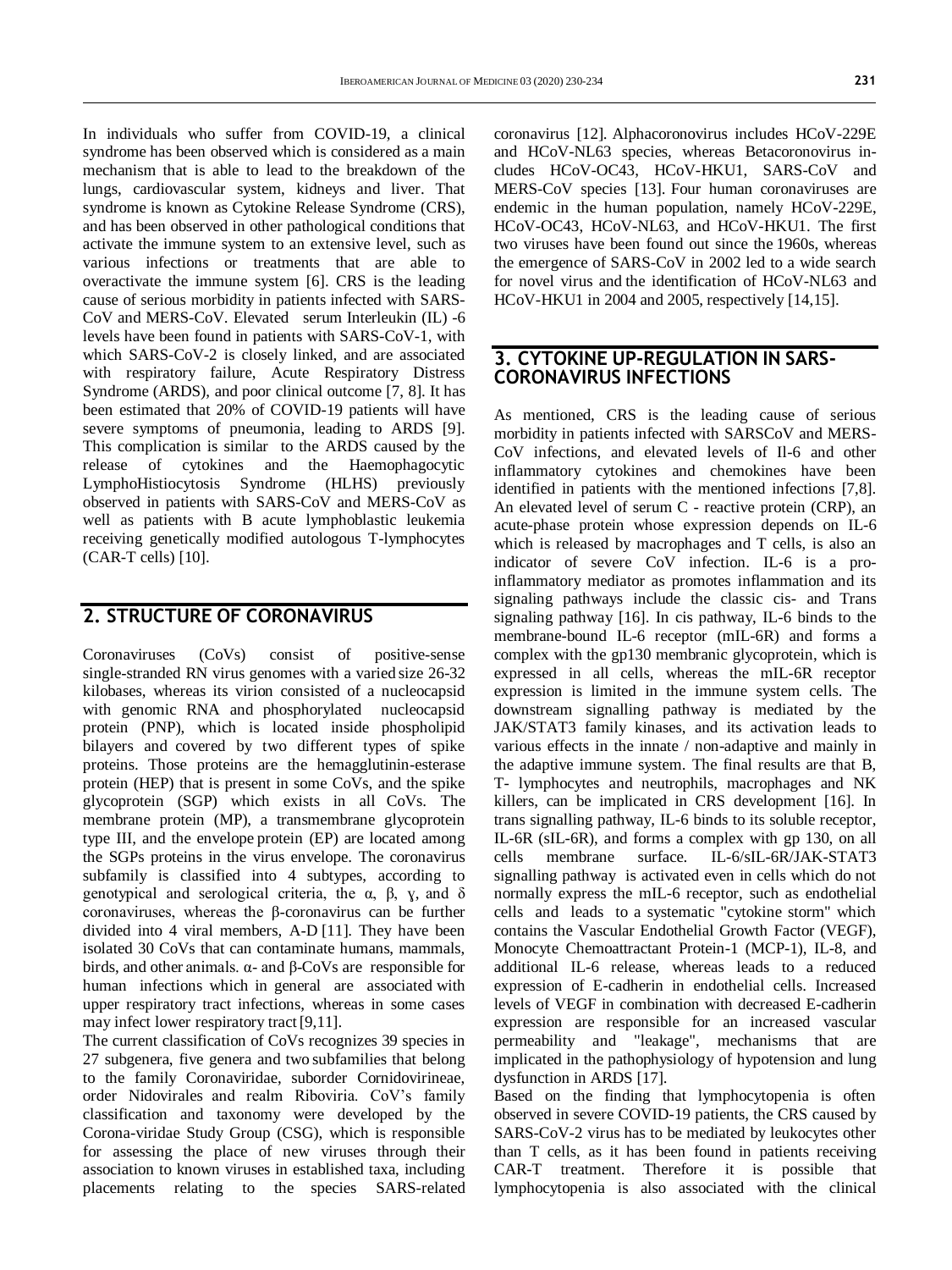severity of the disease [18] and suppose a differential diagnostic criterion for COVID-19 [19]. However, lymphocytopenia has also been associated with a poor prognosis in other viral infections such as in influenza A H1N1 pandemic in 2009 [20] and can not be considered as a specific biomarker for CoVid-19 poor prognosis. SARS-CoV-1 infects dendritic cells and monocytes, MERS-CoV infects monocytes and T-lymphocytes through the receptor of dipeptidyl peptidase 4 (DPP4) [21, 22], whereas recent studies suggest that SARS-CoV-2 also infects dendritic cells. Dendritic cells dysfunction leads to abnormal Tlymphocytes activation which in turn may lead to their reduction and apoptosis, conditions that may contribute to the immunopathology of COVID-19 [21, 23]. Infection of monocytes, macrophages, dendritic and T-lymphocytes by SARS-CoV-2 leads to their activation and release of IL-6, CRP and other inflammatory cytokines and chemokines. IL-6 also suppresses.

### **4. HISTOPATHOLOGY OF LUNG LESIONS**

The lung lesions of SARS patients are characterized by histopathological findings such as non-specific inflammatory responses with edema and inflammatory cell infiltration, severe alveolar epithelial cells exfoliation, alveolar septal swelling, alveolar septa damage, and alveolar space infiltration in an organized manner. SARS-CoV infection can cause pathological changes, degeneration, infiltration, and hyperplasia [11]. In a recent study by Tian et al. [24] which presented two cases treated by lobectomy due to lung adenocarcinoma, were subsequently diagnosed with COVID-19. Histopathological examination indicated that, in addition to adenocarcinoma, the lungs of both patients showed edema, protein release, lung cells focal reactive hyperplasia, and local infiltration by inflammatory cellular components. In addition, none of the patient showed symptoms of pneumonia during the surgical procedure and, therefore, the observed findings demonstrate early stages of the pathologic anatomical picture of the lung during the development of COVID-19 pneumonia. As already has been referred the pathogenesis of SARS and MERS are not yet fully elucidated, and it seems that viral and host factors play a principal role in SARS‐CoV and MERS‐ CoV infections.

#### **5. POSSIBLE PATHOGENESIS OF CORONAVIRUS DISEASE**

According to clinical studies that are based on the International literature reasonable hypotheses has been suggested regarding the pathogenesis of SARS-CoV-2 infection. SARS-CoV-2 might go through the nasal and larynx mucosa membranes, and finally through the upper respiratory tract enters the lungs and from the lungs enter

the peripheral blood circulation leading to viremia [25]. SARS-CoV-2 and SARS-CoV use the same receptor ACE2 (angiotensin-converting enzyme) to enter the cells. ACE2 receptor is widely expressed in lung and cardiovascular cells and in mono-cytes and macrophages, kidney and gastrointestinal tract [26, 27]. Then the virus would attack the targeting organs that express ACE2. SARS-CoV-2 binds via the ACE2 receptor, which is located on the surface of Alveolar Type II

Cells (AT II), and have a crucial role in innate immunity as they express on their surface specific receptors for antigens of viruses and bacteria, Toll-like receptors (TLRs) and induce the production of inflammatory cytokines, chemokines and molecules that attract other immune cells, neutrophils and macrophages in response to the invasion of pathogenic viruses and bacteria [28, 29]. The mentioned hypothesis is supported by the finding that the SARS-CoV-2 has been detected in fecal samples [25], finding that shows its transmission from the lungs to blood circulation and to intestine system. Wang et al. found that the median time from symptom start to ARDS development was about 8 days [30]. Therefore it is possible that the virus begins a second attack, leading to the patient's condition to deteriorate around 7-14 days after onset. During that period, the number of leukocytes in peripheral blood in the early stage of the disease was normal or slightly low [25], whereas lymphopenia was a common finding [30].Based on the observation that in cases of severe disease, lymphocytes were significantly reduced [30], it is possible that B-lymphocytes reduction may occur early in the disease, which may affect antibody production in the patient and lymphocytes in patients with COVID-19 might gradually decrease during the disease progression. However, the mechanism of that significant lymphocyte reduction in severe SARS-CoV-2 infection remains unclear [31]. Moreover, the inflammatory factors associated with diseases mainly containing IL-6 were significantly increased, which also contributed to the deterioration of the disease around 7-14 days after onset [32].

Lin et al. divided the clinical phase into three stages, the viremia stage, the acute stage which is characterized by development of pneumonia and the recovery stage. Patients in the acute stage will be able to enter the recovery stage in case their immune system is effective and have no other disease, such as hypertension and diabetes mellitus. In case of older patients or ineffective immune system with other systematic disease may result in negative prognosis [31]. SARS-CoV is diffused in AT II cells, release a large amount of viral particles, the cells undergo apoptosis and die. This condition may result in infection of AT II cells in adjacent locations [33]. Mason [34] supported that lung areas it is possible to lose a large number of AT II cells, and secondary pathway ways for epithelial regeneration will be triggered. Normally, type II cells are the precursor cells for type I cells. Those suggestions have been observed in mice model of influenza pneumonia [35, 36].

The pathologic outcome of SARS and COVID-19 diseases is a diffuse alveolar damage with fibrin rich hyaline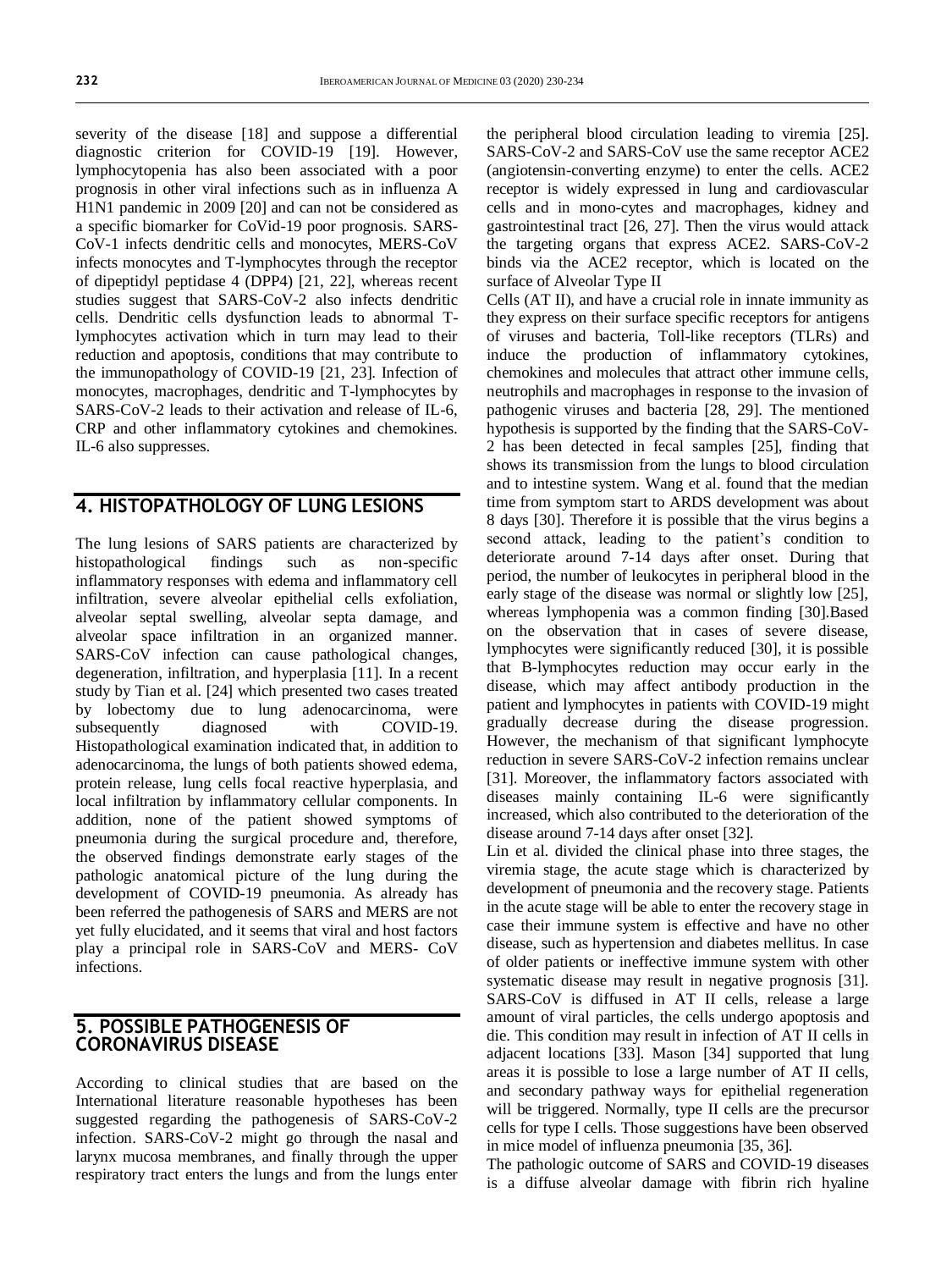membranes and a limited number of multinucleated giant cells [37, 38]. The abnormal wound healing may lead to more severe fibrosis and scarring than other types of ARDS. The stage of recovery it is possible to demand an innate and acquired immune response and epithelial regeneration [34]. Jin et al. referred that COVID-19 pathogenesis could be attributed to cytotoxic and immunemediated mechanisms [39], whereas a previous study mentioned that viral entry and subsequent cell damage could be attributed to the antibody-dependent enhancement (ADE), which consists a cascade of procedures by which viruses may infect susceptible cells through interaction between viruses particles with antibodies or complement proteins, or Fc- or other receptors, resulting in the amplification of their proliferation [40] It is possible that CD209L is an alternative receptor for SARS-CoV-2 cell entry and maybe is implicated in COVID-19 pathogenesis [41].

In conclusion, up to now pathogenesis of COVID-19 is still unclear. Further studies are needed to focus on possible alternate receptors for viral entry and the innate immune response of differentiated lung cells in an effort to eliminate cytokine deregulation and the development of specific anti-viral drugs.

### **6. REFERENCES**

*1. Zhu N, Zhang D, Wang W, Li X, Yang B, Song J, et al. A Novel Coronavirus from Patients with Pneumonia in China, 2019. N Engl J Med. 2020;382(8):727-33. doi[: 10.1056/NEJMoa2001017.](https://doi.org/10.1056/NEJMoa2001017)*

*2. Lu R, Zhao X, Li J, Niu P, Yang B, Wu H, et al. Genomic characterisation and epidemiology of 2019 novel coronavirus: implications for virus origins and receptor binding. Lancet. 2020;395(10224):565-74. doi[: 10.1016/S0140-](https://doi.org/10.1016/S0140-6736(20)30251-8) [6736\(20\)30251-8.](https://doi.org/10.1016/S0140-6736(20)30251-8)*

*3. Spiegel M, Pichlmair A, Martinez‐Sobrido L, Cros J, García-Sastre A, Haller O, et al. Inhibition of beta interferon induction by severe acute respiratory syndrome coronavirus suggests a two‐step model for activation of interferon regulatory factor 3. J Virol. 2005;79(4):2079‐86. doi: [10.1128/JVI.79.4.2079-2086.2005.](https://doi.org/10.1128/JVI.79.4.2079-2086.2005)*

*4. Kopecky‐Bromberg SA, Martinez‐Sobrido L, Frieman M, Baric RA, Palese P. Severe acute respiratory syndrome coronavirus open reading frame (ORF) 3b, ORF 6, and nucleocapsid proteins function as interferon antagonists. J Virol. 2007;81(2):548‐57. doi[: 10.1128/JVI.01782-06.](https://doi.org/10.1128/JVI.01782-06)*

*5. Lu X, Pan J, Tao J, Guo D. SARS‐CoV nucleocapsid protein antagonizes IFN‐beta response by targeting initial step of IFN‐beta induction pathway, and its C‐terminal region is critical for the antagonism. Virus Genes. 2011;42(1):37‐45. doi[: 10.1007/s11262-010-0544-x.](https://doi.org/10.1007/s11262-010-0544-x)*

*6. Moore JB, June CH. Cytokine release syndrome in severe COVID-19. Science. 2020;368(6490):473-4. doi[: 10.1126/science.abb8925.](https://doi.org/10.1126/science.abb8925)*

*7. Chen G, Wu D, Guo W, Cao Y, Huang D, Wang H, et al. Clinical and immunological features of severe and moderate coronavirus disease 2019. J Clin Invest. 2020;130(5):2620-9. doi[: 10.1172/JCI137244.](https://doi.org/10.1172/JCI137244)*

*8. Ruan Q, Yang K, Wang W, Jiang L, Song J. Clinical predictors of mortality due to COVID-19 based on an analysis of data of 150 patients from Wuhan, China. Intensive Care Med. 2020;6(5):846-8. doi[: 10.1007/s00134-020-05991](https://doi.org/10.1007/s00134-020-05991-x) [x.](https://doi.org/10.1007/s00134-020-05991-x)*

*9. Wu Z, McGoogan JM. Characteristics of and Important Lessons From the Coronavirus Disease 2019 (COVID-19) Outbreak in China: Summary of a Report of 72314 Cases From the Chinese Center for Disease Control and Prevention. JAMA 2020. doi[: 10.1001/jama.2020.2648.](https://doi.org/10.1001/jama.2020.2648)*

*10. Crayne CB, Albeituni S, Nichols KE, Cron RQ. The Immunology of Macrophage Activation Syndrome. Front Immunol. 2019;10:119. doi: [10.3389/fimmu.2019.00119.](https://doi.org/10.3389/fimmu.2019.00119)*

*11. Li G, Fan Y, Lai Y, Han T, Li Z, Zhou P, et al. Coronavirus infections and immune responses. J Med Virol. 2020;92(4):424-32. doi[: 10.1002/jmv.25685.](https://doi.org/10.1002/jmv.25685)*

*12. Van der Hoek L, Pyrc K, Jebbink MF, Vermeulen-Oost W, Berkhout RJ, Wolthers KC, et al. Identification of a new human coronavirus. Nat Med. 2004;10(4):368-73. doi[: 10.1038/nm1024.](https://doi.org/10.1038/nm1024)*

*13. Woo PC, Lau SK, Chu CM, Chan KH, Tsoi HW, Huang Y, et al. Characterization and complete genome sequence of a novel coronavirus, coronavirus HKU1, from patients with pneumonia. J Virol. 2005;79(2):884-95. doi[: 10.1128/JVI.79.2.884-895.2005.](https://doi.org/10.1128/JVI.79.2.884-895.2005)*

*14. Gorbalenya A, Baker SC, Baric RS, de Groot RJ, Drosten C, Gulyaeva AA, et al. The species Severe acute respiratory syndrome related coronavirus: classifying 2019-nCoV and naming it SARS-CoV-2. Coronaviridae Study Group of the International Committee on Taxonomy of Viruses. Nat Micr. 2020;5(4):536-44. doi[: 10.1038/s41564-020-0695-z.](https://doi.org/10.1038/s41564-020-0695-z)*

*15. de Groot RJ, Baker SC, Baric R, Enjuanes L, Gorbalenya AE, Holmes KV, et al. Family coronaviridae. In: King AMS, Adams MJ, Carstens EB, Lefkowitz EJ, editors. Virus Taxonomy, Classification and Nomenclature of Viruses. Ninth Report of the International Committee on Taxonomy of Viruses. San Diego: Elsevier Academic Press; 2012:806-28.*

*16. Kang S, Tanaka T, Narazaki M, Kishimoto T. Targeting Interleukin-6 Signaling in Clinic. Immunity. 2019;50(4):1007-23. doi: [10.1016/j.immuni.2019.03.026.](https://doi.org/10.1016/j.immuni.2019.03.026)*

*17. Tanaka T, Narazaki M, Kishimoto T. Immunotherapeutic implications of IL-6 blockade for cytokine storm. Immunotherapy. 2016;8(8):959-70. doi: [10.2217/imt-2016-0020.](https://doi.org/10.2217/imt-2016-0020)*

*18. Yang X, Yu Y, Xu J, Shu H, Xia J, Liu H, et al. Clinical course and outcomes of critically ill patients with SARS-CoV-2 pneumonia in Wuhan, China: A single-centered, retrospective, observational study. Lancet Respir Med. 2020;8(5):475-81. doi[: 10.1016/S2213-2600\(20\)30079-5.](https://doi.org/10.1016/S2213-2600(20)30079-5)*